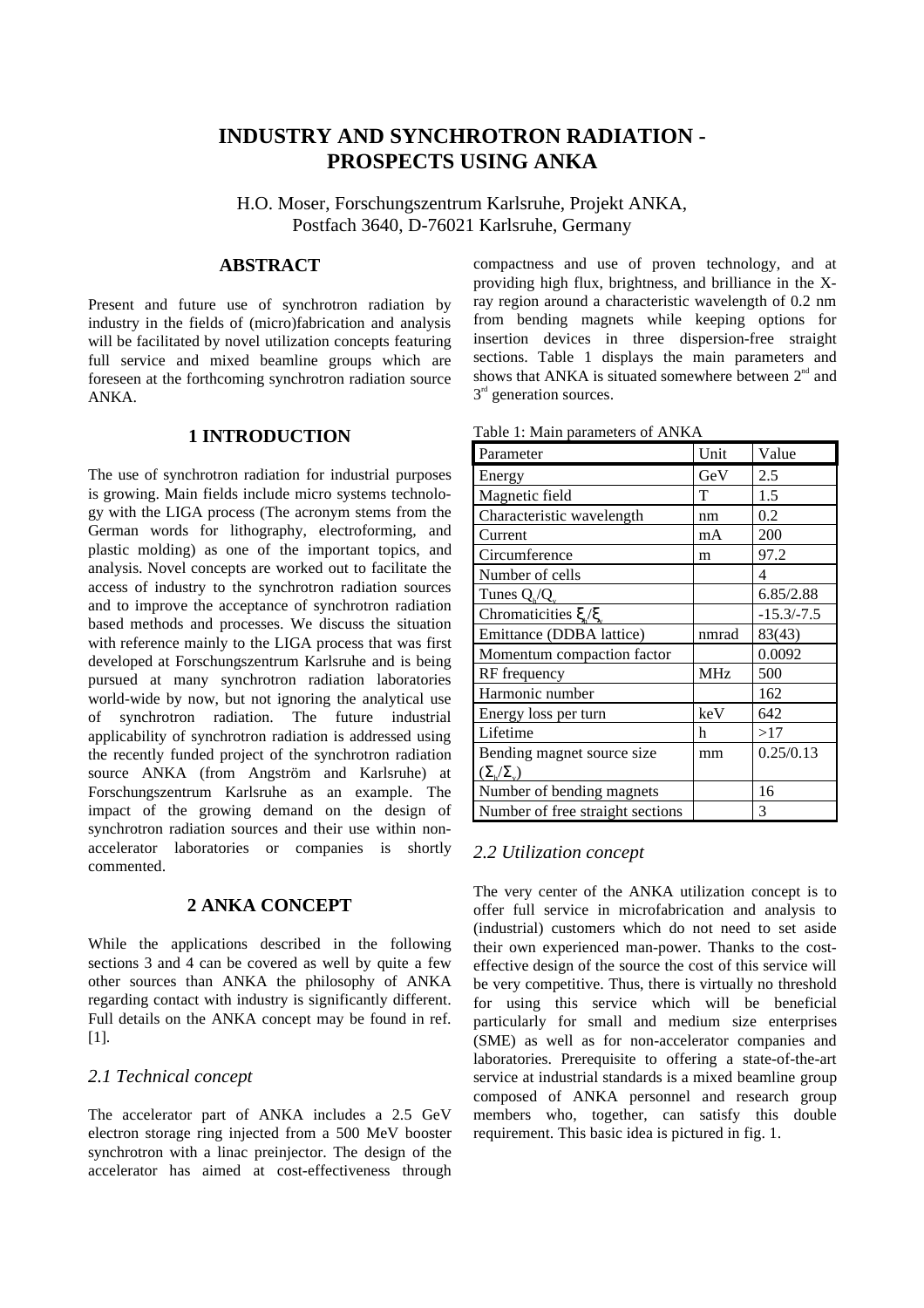

Fig. 1: ANKA philosophy

### **3 MICROFABRICATION**

Among synchrotron radiation based (micro)fabrication technologies LIGA is certainly one of the most widely used. LIGA has been developed from the early eighties at Forschungszentrum Karlsruhe, first in the context of work on gas-dynamic isotope separation based on the separation nozzle[2] [3] [4]. It opens up completely new ranges of freedom in terms of shapes, materials, and production processes of microstructures, and has the potential of mass fabrication. As a consequence, applications of this technology to other fields than the original one were pursued vigorously since the mideighties. This led, finally, to the creation of Program Microsystems Technology within Forschungszentrum Karlsruhe which is run to develop and to make marketable microsystems which may contain LIGA microstructure elements[5].

LIGA technology is spreading out rapidly. A number of synchrotron radiation sources in Europe, the United States of America, and East Asia have started LIGA programs. Fig. 2 shows major places with LIGA activities around the world.



Fig. 2: Laboratories with significant LIGA programs.

More recently, Forschungszentrum Karlsruhe has added a small scale mass-production line to the already existing

important LIGA facility and is going to build its synchrotron radiation source ANKA that will have, initially, three LIGA beamlines for developing products and processes. There is also an industrial company specialized on producing and marketing LIGA products[6], and further companies are already using LIGA parts in their products. Thus, technology and products will be increasingly available at various places. Second source concerns of industry can be effectively satisfied. Efforts towards standardization and exchangeability are undertaken both in the US and in Europe.

In the following, we briefly review the basics of LIGA. More details and, in particular, a wealth of pictures, may be found in ref. [5].

### *3.1 Basics of LIGA*

A typical sequence of LIGA process steps starts with lithography using synchrotron radiation from an electron storage ring, followed by electroforming, and ends with molding (Fig. 3). Prerequisite to lithography is mask making and substrate preparation. Prior to molding a mold insert which is composed partly or entirely from microstructure components produced by means of LIGA has to be made. There is a cost crossover, depending on the number of pieces made, of making components directly with lithography or with molding. The cheaper synchrotron radiation lithography is offered the larger will be the number of pieces which can be made economically by using only lithography.

### *3.1.1 Lithography*

Primary pattern are formed preferentially by an electron beam writer in a comparably thin resist (thickness up to 4 µm). If there are less demanding requirements on the critical dimensions, more modest pattern generation may be used, e.g. photolithography with a chromium mask or laser writing. Developing the exposed up to 4 µm thick resist, filling the empty space with gold by electroforming, not higher than the resist, and stripping the unexposed resist leads to the so-called intermediate mask. It is thick enough to be copied by means of soft synchrotron radiation into a 10 to 20  $\mu$ m thick resist, but is too thin to give enough contrast with harder radiation used for exposure of substrates which are up to several 100 µm thick. Same processing as before results in the so-called production mask which has an absorber thickness between 10 and 20 µm. This mask can be used to expose thick resists in the range of 100 µm up to 1 mm. Still thicker resists can be exposed if the thickness of the gold absorber is increased.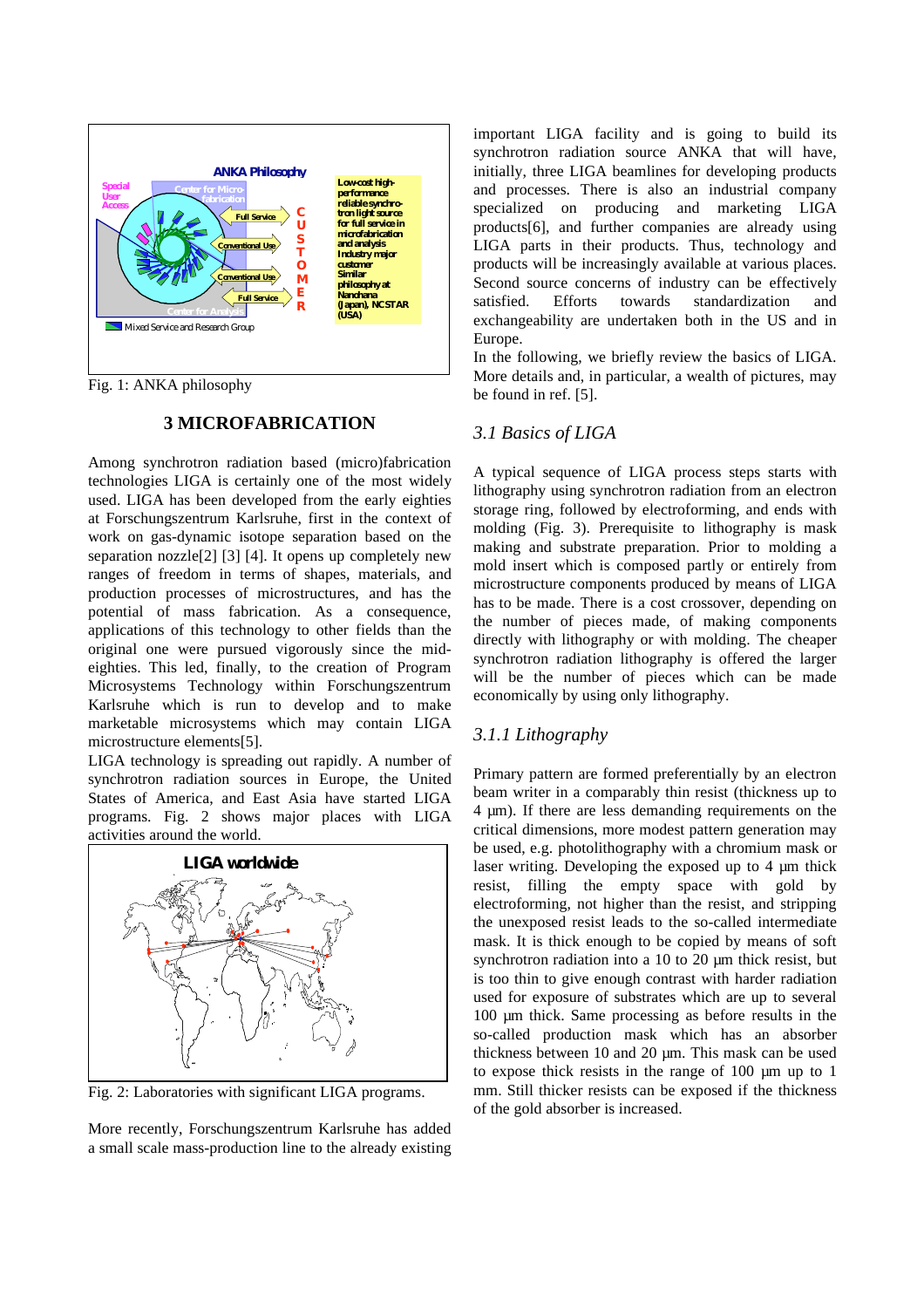

Fig. 3: Schematic of LIGA process

Preferred resist material is poly(methylmethacrylate) (PMMA). It is applied on a metallic or metallized plate in thick layers either by in-situ polymerization, or by gluing slab material onto the substrate. In some cases, free standing slabs of PMMA were used for exposure.

PMMA layers up to 500 µm thick are routinely exposed through the production mask. Limits of the dose deposited at the surface ( $\approx$ 20 kJ/cm<sup>3</sup>) and at the bottom  $(\approx 4 \text{ kJ/cm}^3)$  have to be observed. This correlates the resist thickness with the spectrum in the sense that thicker resists need harder radiation.

# *3.1.2 Electroforming and molding*

Though electrochemistry knows many more metals amenable to electroforming the metals available in LIGA technology so far are Ni, Cu, Au, NiFe, and NiCo. The substrate is either metallic itself or is covered with a thin metal layer to allow start of electroforming (plating base).

Different molding processes and materials have been used. They include transfer injection molding with thermoplastics, both unfilled and filled, reaction injection molding with duroplastics and elastomers, hot embossing under vacuum with thermoplastics above melting temperature, sol-gel process with ceramic precursors, ormoceres[7], and with gelatine, and wet embossing of gelatine slabs[8].

Thermoplastics used so far include PMMA, polycarbonate PC, polysulfone PSU, poly(oxymethylene) POM, polyamide PA, poly(vinylidenefluoride) PVDF, poly(perfluoroalkoxyethylene) PFA, poly(butyleneterephthalate) PBT, poly(phenyleneether) PPE, poly(etheretherketone) PEEK, duroplastics were mainly cast resins on the basis of acrylates, amides, and silicones.

# *3.1.3 3D structuring*

While microstructures can have almost arbitrary contours in the lithography plane only limited by the electron beam writer and some design and process considerations, they can normally not have a shape variation in the direction of the radiation. Topologically speaking, they are confined by cylindrical surfaces. However, an intelligent management of exposure parameters, substrate preparation, and combination of process steps can be used to add significant structures in the third direction, too. In this sense, tilting, rotating, and wobbling of mask and substrate jointly is a means to produce reflecting surfaces, dove tails, grooves and channels, continuous and discontinuous conical structures, to name only a few (fig.4). Combination of molding with lithography, in particular, using aligned molding, allows fabrication of structures with two and more different levels.

# *3.1.4 Movable parts*

Movable metallic parts can be produced using a sacrificial layer technique. In this case, the base plate for electroforming consists of a metal layer like titanium which can be selectively etched away after finishing electroforming. Structures like springs, seismic masses, actuator parts, gear wheels, turbine rotors, etc. have been produced.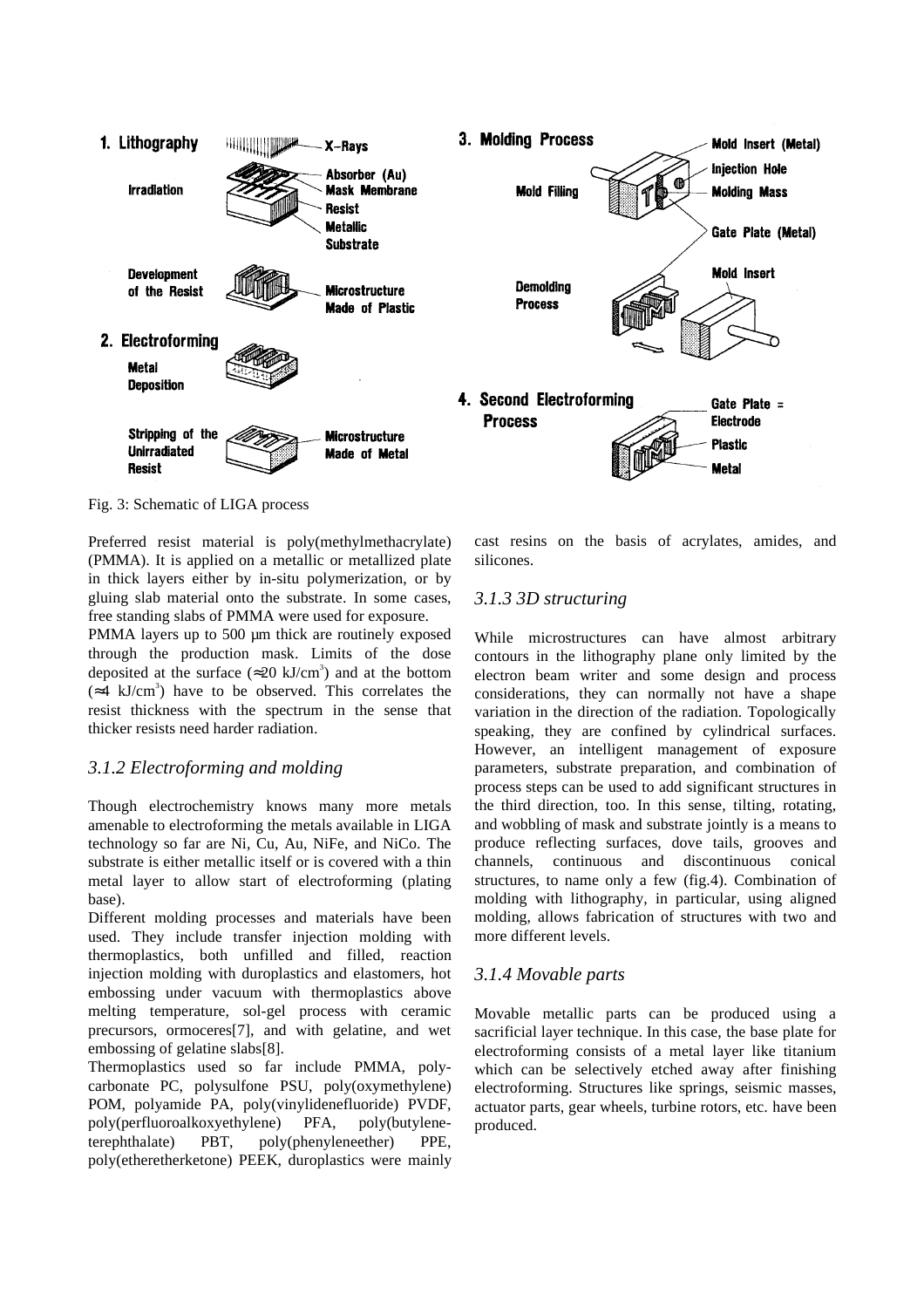

Fig. 4: 3D structuring capabilities through tilting rotating, and wobbling.

## *3.1.5 Integration*

Usually, fully operational microsystems comprising sensors, actuators, and electronics need an integration and assembly of several components. Prominent examples are the LIGA micro grating spectrometer, the accelerometer, the chemical microanalysis system, micropumps and -valves, to name only a few. Quasimonolithic integration of LIGA structures with fully processed CMOS wafers conserving their proper elctronic function has also been demonstrated. To bring all building blocks of a microsystem together automatic assembly methods must be provided for hybrid integration. Prototypes of assembly robots are already operating.

Fig. 5 gives an overview on various systems and components on their way from research to product.



Fig. 5: From research to products (E-motor not from PMT)

### *3.2 Other fabrication technologies*

Besides LIGA, there are various other synchrotron radiation based fabrication technologies which may become of industrial importance. They include X-ray lithography for microelectronics, radiation-assisted removal or deposition of thin films, deep cross-linking of plastics, and deep food sterilization.

## **4 ANALYSIS**

Winning industry for analytical applications of synchrotron radiation is a growing concern for many synchrotron radiation sources. Most experience in this field has probably been accumulated by Daresbury Research Laboratory[9] Their experience, together with that of several other labs, has been taken into account when planning beamlines for ANKA (Table 2). More on analysis may be found in ref.[10].

|  | Table 2: Analytical methods and applications at ANKA |  |  |  |
|--|------------------------------------------------------|--|--|--|
|--|------------------------------------------------------|--|--|--|

| Method                  | Application                  |
|-------------------------|------------------------------|
| Diffraction (powder,    | Characterization of          |
| single crystal)         | materials                    |
| Protein crystallography | Structure and function of    |
|                         | large biomolecules           |
| Roentgenography         | Stress, texture, morphology, |
|                         | and defects in materials     |
| Topography              | Quality of crystals          |
| Absorption              | Speciation of materials      |
| spectroscopy            |                              |
| Tomography              | Non-destructive quality      |
|                         | control                      |
| Fluorescence            | Trace analysis               |
| Interfaces (XAS, XPS,   | "Real" surfaces and          |
| XRD, XSW)               | interfaces, electrochemistry |
| Scattering              | Meso- and nanoscale          |
| (SAXS/WAXS)             | structures in materials      |
| <b>Infrared</b>         | Chemical analysis and        |
|                         | optical properties           |